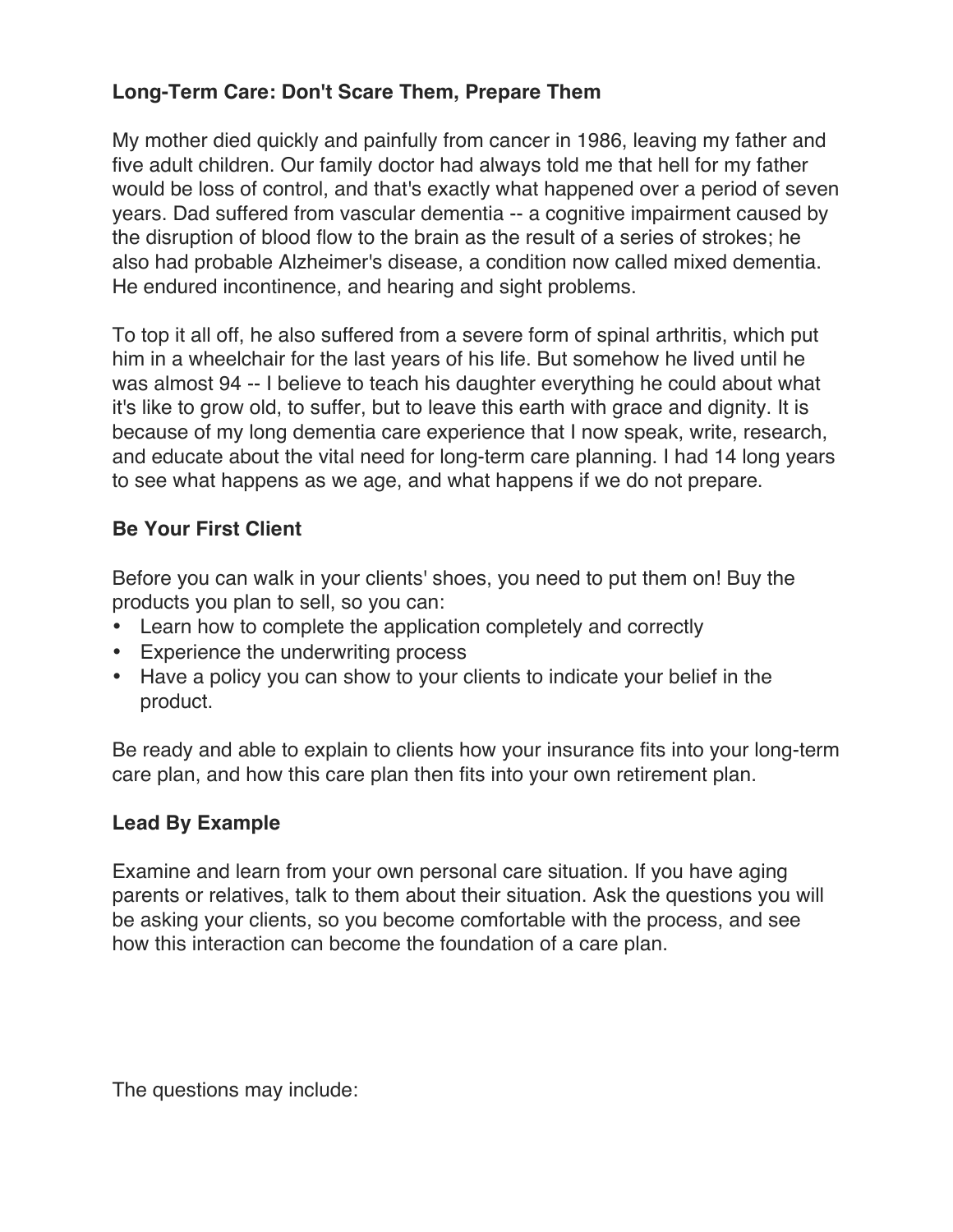- What do you worry about, as you grow older?
- Where do you want to live out your senior years?
- How can I help you remain independent?
- Where are the important documents -- will, powers of attorney?
- If something happens to you, have you told me everything I need to know so I can do what you want me to do?

#### **Research the Health Care System Where You Live**

Too many of us wait until a crisis occurs before we take the time to learn how our health care system works -- and then it can be too late. So take the time now to investigate your care system, what is and is not covered by the public system, the difference between acute and long-term care, and what seniors face as they age and move into the continuum of care.

Research care costs - from home care to retirement to long-term facility care. Since the majority of people want to age at home, make your clients aware that full-time home care 24 hours a day, seven days a week can cost up to \$500 a day or \$15,000 a month in North America.

A basic knowledge of care terms and definitions is also essential -- including respite care, adult day care, hospice care -- so you can discuss the role these services play in care planning, and explain policy terms correctly.

## **Target Your Market**

Who is your prospect for long-term care insurance (LTCI)?

- The woman who is actively caring for parents part- or full-time
- A 50- to 65-year-old man with a parent in a nursing home
- Those who do not wish to burden their families by requiring long- term care
- Those who have no family available to provide care
- Those who wish to leave a financial legacy to family or community.

Those who are caregivers for aging parents deal with long-term care every day; they see and feel the pain and want to ensure that their own families avoid this pain. They are also old enough to understand the concept of insurability, because they themselves are probably struggling with early signs of arthritis or high blood pressure.